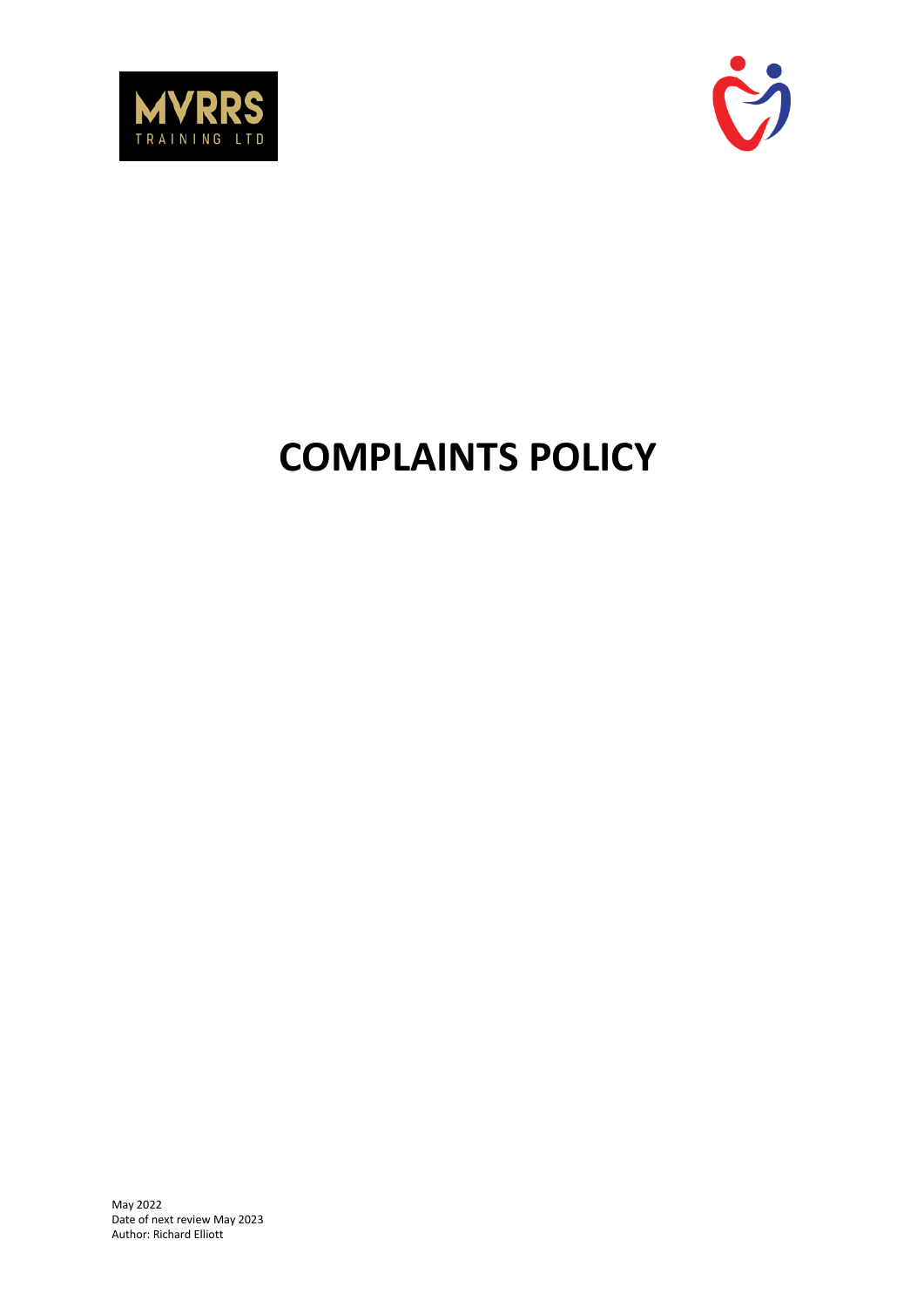



## **Purpose**

The aim of this policy is to protect the interest of our learners and others by ensuring our decision-making process is fair and transparent. This is done by allowing anyone dissatisfied with the products/services delivered by Wales England Care, the right to complain against service level agreements that they feel have not been honoured.

## **Appeal against an assessment decision**

Should a learner wish to make a complaint or appeal against an assessment decision, this must be done writing to the IQA within 4 weeks of the assessment decision in question in line with the Appeals Procedure.

The IQA will take the matter up immediately with the Assessor and if necessary, the Awarding Organisation and will report back to the learner with the reasons for the assessment decision within 2 weeks of receiving the initial communication.

## **Complaints not related to an assessment decision**

If a complaint is received in relation to a matter other than an assessment decision, it will be forwarded to the Quality Manager who will:

- Record the customer's name, contact details and a brief description of the complaint in the complaints log
- Pass the complaint immediately to the appropriate person to investigate the complaint
- The appropriate person will acknowledge receipt of the complaint to the originator, in writing, within 2 days of receiving it
- Agree a timescale for investigation of the complaint with the appropriate person, ideally no longer than 10 working days although this will depend on the nature of the complaint and the depth of investigation needed
- Monitor the actions being taken
- Record the action taken to resolve the complaint and the date it was completed
- Ensure the originator is made aware of the outcome in writing

If the complaint is still not resolved with a satisfactory outcome, the complainant should be advised to write to the Managing Director and a copy of the complaint passed to him/her for their perusal.

All complaint records will be stored by the Quality Manager for future reference.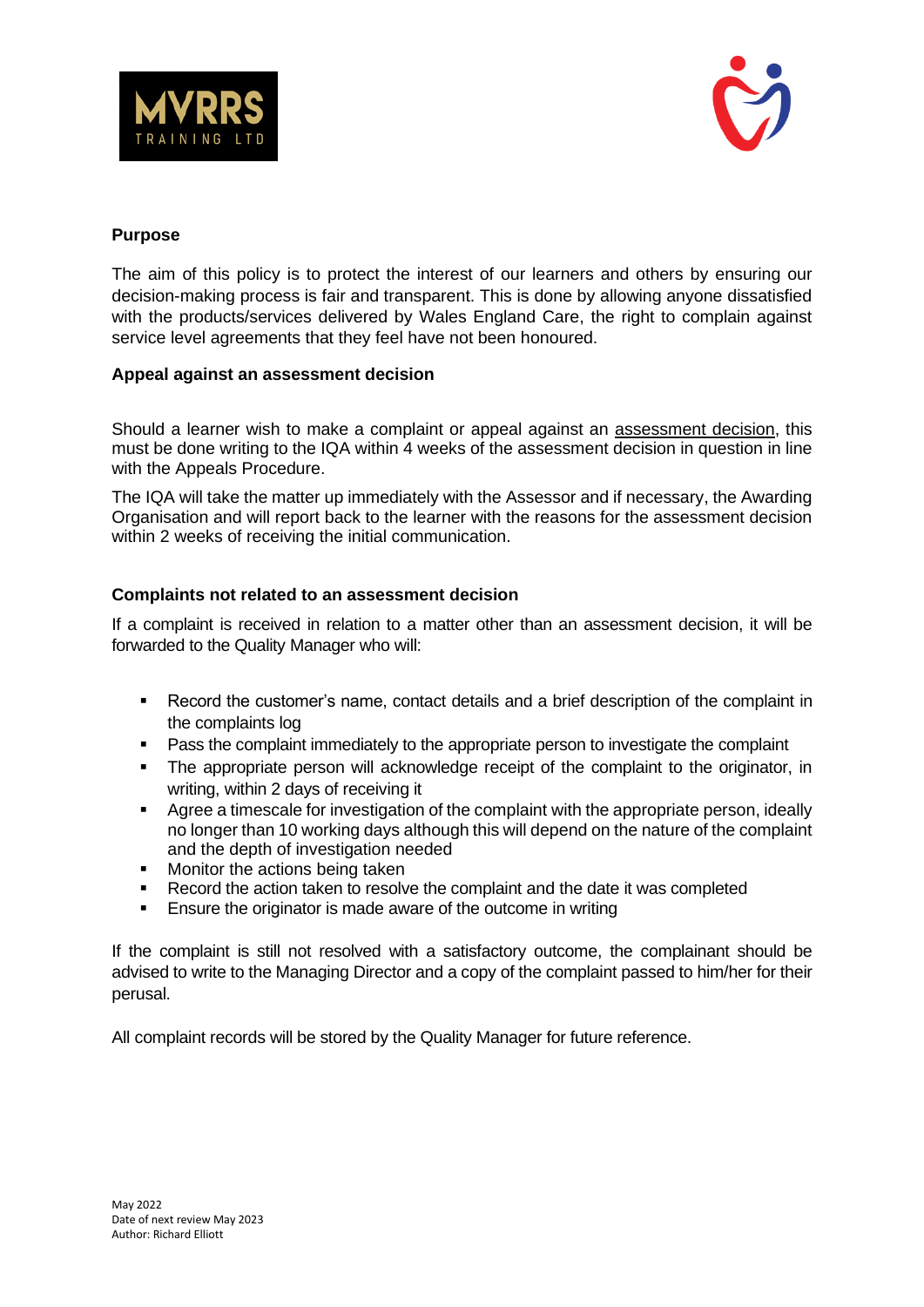



# **Escalation of complaints –**

You should always follow the local complaints process in the first instance however if you are not satisfied or deem the complaint serious you have the option of complaining directly to the Government or Awarding Body. Details of which are below.

## **Complaints about the ESFA**

If you're not happy with any aspect of our service, you can make a formal complaint direct to us.

Write to us using our online [enquiry form,](https://form.education.gov.uk/service/Contact_the_Department_for_Education) or by post to:

Complaints Team Education and Skills Funding Agency Cheylesmore House Quinton Road **Coventry** CV1 2WT

If you're not happy with our final response, you have the right to complain to the [Parliamentary and Health Service Ombudsman,](https://www.ombudsman.org.uk/) through your [local MP.](https://members.parliament.uk/FindYourMP)

If you have a complaint regarding your centre, you must first instigate the internal appeals and complaints procedure with your centre. This usually involves writing a letter or email to the Head of the Centre to make them aware of your concerns. This provides them with a chance to address the issues raised.

### **Complaints Welsh Government – ACT Prime**

Stage 1 Informal (Complaints can be made verbally in person or by phone; in writing by email or letter) Depending on the nature and severity of the complaint it is advised at this stage for the matter to be addressed informally through discussion with a member of ACT staff who is most involved prior to making a formal complaint with the aim to agree an informal resolution within 2 working days.

If this is not appropriate with this person, any member of staff including the management team are available. The member of staff is responsible for informing their line manager, and to log the informal complaint on the informal Complaints Log. It is the responsibility of all subsequently involved parties to record further activity and actions on the informal Complaints Log. Only if these measures fail to reach a satisfactory conclusion should you move to Stage 2 and register a formal complaint.

Stage 2 Formal Complaints (Complaints at this stage should be submitted via letter or email) If it is felt that a complaint has not been addressed fully at stage one, or if the nature of the complaint is sufficiently serious it may be more appropriate to make a formal complaint in writing. Support in doing so can be provided on request and complaints are welcome in Welsh and English.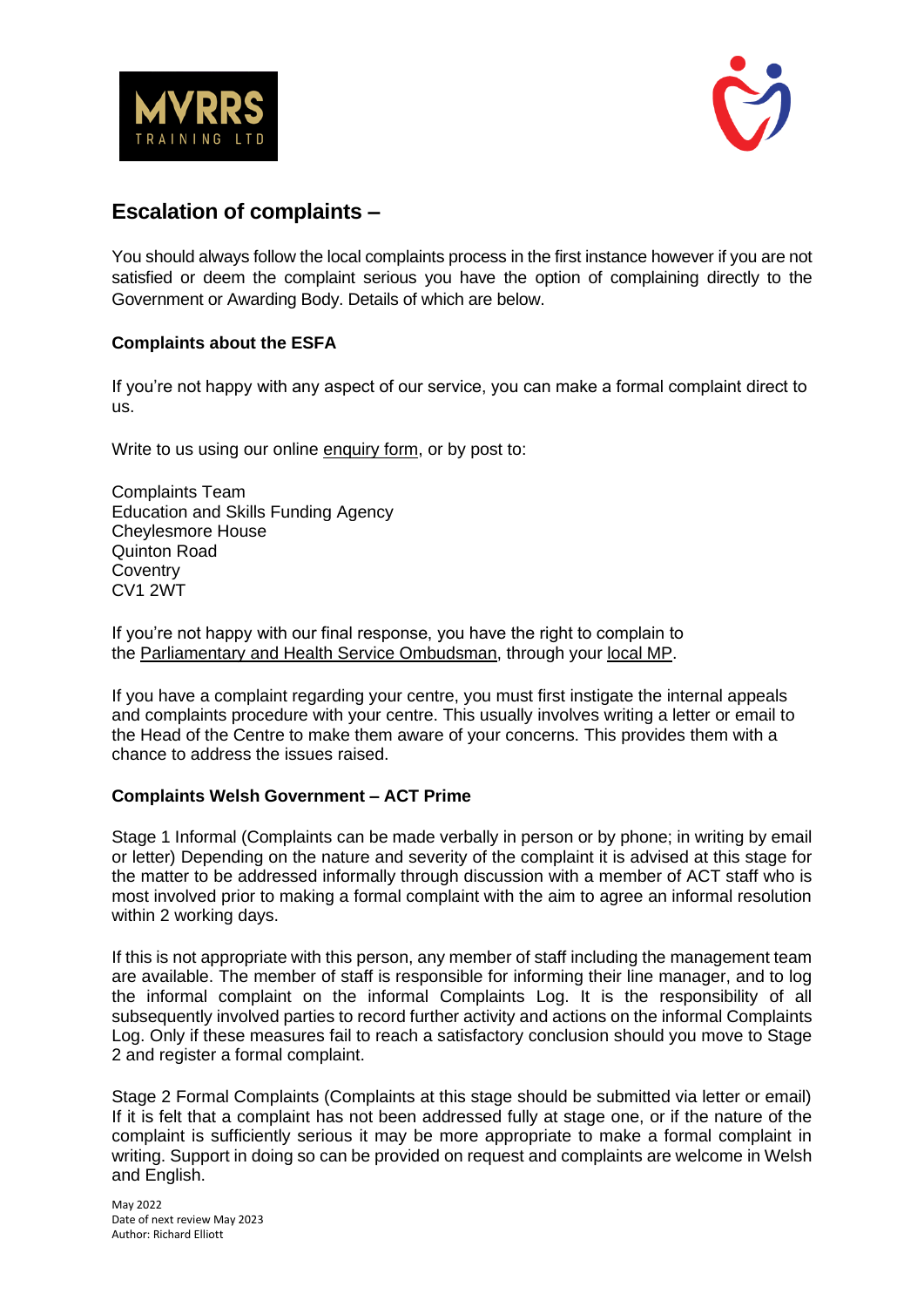



Complaints submitted by letter should be sent to the Head of Continuous Improvement, ACT Training, Ocean Park House, E Tyndall St, Cardiff CF24 5ET Complaints submitted by email should be sent to feedback@acttraining.org.uk

Investigation of the complaint will commence within 2 working days of receipt and the complaint will be acknowledged, in writing, within 5 working days. An appropriate member of staff will be appointed to investigate the matter ensuring the process is unbiased and fair. ACT aim to deal with all formal complaints normally within 10 working days of receipt of the written complaint. In investigating the complaint the 'Investigating Officer' may consider documents and meet with individuals at his or her discretion. The complaint will be investigated and contact will be made with all relevant parties to gather information and supporting evidence. Within 10 working days the complainant will receive written notification of the outcome of the complaint or details of any ongoing investigations necessary. (Please note informal complaints are aimed to be resolved within 2 working days depending on the nature and severity of the complaint). If it is not possible for the complaint investigation to be completed to timescale (i.e. within 10 working days for formal complaints), a formal, written communication will be sent to the complainant to explain the reason(s) for this, and with revised timescales. In all cases that extend beyond 10 working days, the complainant will receive written notification of the outcome within 8 weeks. This outcome will be the final decision unless the complainant chooses to appeal.

## **Complaints City and Guilds**

For any other enquiries, you can contact us by email, telephone or post:

**E**: [feedbackandcomplaints@cityandguilds.com](mailto:feedbackandcomplaints@cityandguilds.com) **T**: 020 7294 8444

### **Customer Experience Team**

City & Guilds 5-6 Giltspur Street London EC1A 9DE

We will investigate your complaint thoroughly and hope to provide a positive outcome. However we may not always be in a position to take your complaint forward, as City & Guilds responsibility is to ensure qualifications are delivered in line with our assessment, quality assurance and regulatory requirements.

If you are not happy with the quality of teaching, assessment grading and fees paid – please address this with your centre.

For information relating to appeals, you can access our [dedicated appeals page.](https://www.cityandguilds.com/delivering-our-qualifications/centre-development/centre-document-library#appeals)